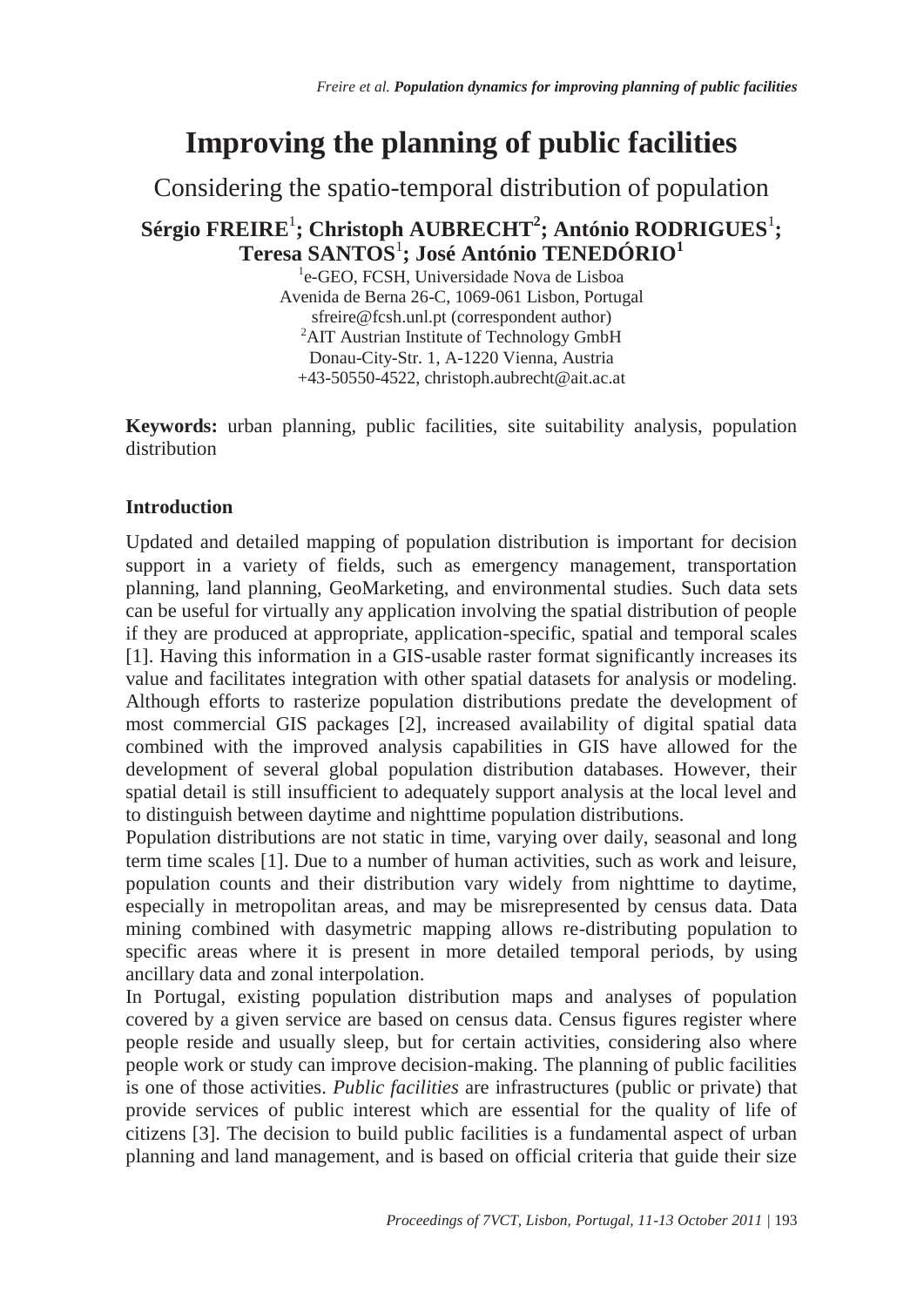and location. Although these criteria vary with the specific type of facility being considered (e.g., high school, central hospital, urban park), they usually include a population threshold or interval and a service area, measured in minutes or kilometers. This should turn the decision-making into an inherent geographic problem, able to be objectively solved using spatial modeling and analysis. However, the base population used to assess thresholds is usually the residential population from the census, while most public facilities only operate during the daytime period, and hence also serve a daytime population present in their service area. This daytime population can be much higher than the nighttime and reach the necessary population thresholds to influence or justify the location of public facilities. Therefore, explicitly considering both the nighttime and daytime population distributions in the analysis would likely benefit the planning of public facilities, resulting in better service coverage and decision-making.

This study employs a dasymetric mapping approach for modeling and mapping of the spatio-temporal distribution of population at high resolution in the Lisbon Metropolitan Area, Portugal, and concerns its use for territorial planning. The objective is to introduce nighttime and daytime population densities and to demonstrate the usefulness and importance of considering the dynamics of population change in the daily cycle in the process of planning public facilities.

#### **Study area and data**

The study area for modeling and assessing population exposure encompasses the eighteen municipalities that compose the Lisbon Metropolitan Area (LMA), the main metropolitan area in Portugal (Figure 1).



Figure 1. Study area – Lisbon Metropolitan Area (LMA)

The LMA occupies a total land area of 2,963  $\text{km}^2$  and is home to 2,661,850 residents, 26% of the country's total population [4]. The average population density is 898 inhabitants per square kilometer, but these densities vary widely in space and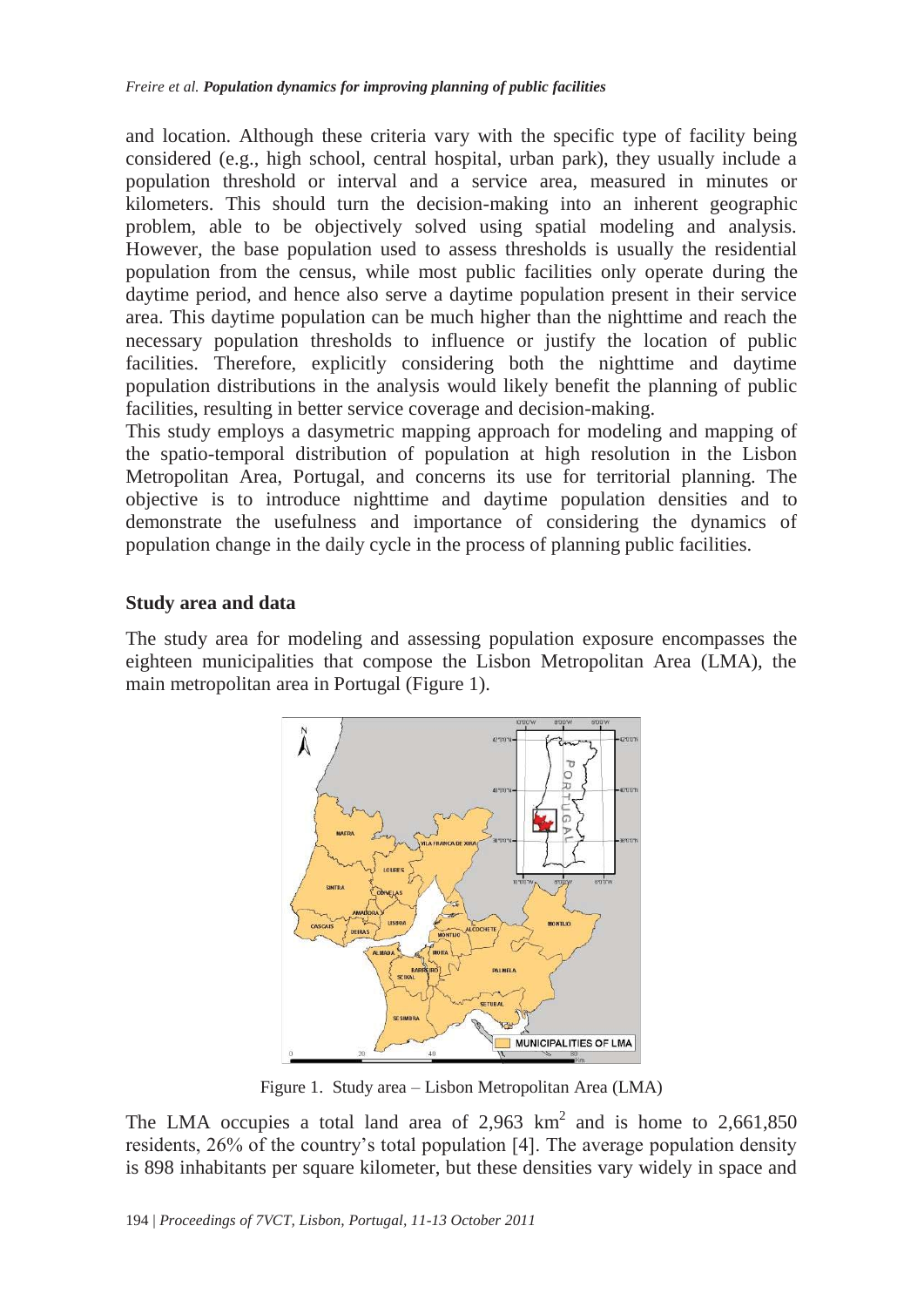time. Due to daily commuting for work and study, the daytime population of municipalities in the metro area of Lisbon can differ by more than 50% of the residential figures from the census [5]. Input variables used for modeling population distribution include both physiographic and statistical data. The first group comprises street centerlines and land use and land cover (LULC) maps, while the second includes census counts [4], data on workforce, and commuting statistics [5] for the study area.

### **Methods**

The methodology includes development of spatio-temporal population surfaces, and their integration into spatial analysis for planning of public facilities in the LMA. New high-resolution daytime and nighttime population distribution grids are developed using 'intelligent dasymetric mapping' [6] to combine best-available population statistics with physiographic data. Data mining is used to improve and further detail an existing land use and land cover by identifying new functional

areas. The most recent census enumeration figures and mobility statistics (from 2001) are combined with improved land use data to allocate nighttime population to residential areas, and mobility statistics are considered for mapping daytime distribution. Empirical parameters used for interpolation are obtained from a previous modeling effort of part of the study area. Main results represent expected maximum daytime population and maximum nighttime residential population for each 50-meter grid cell in the study area.

Since the same spatial reference base is used to re-allocate population, day and night distributions are directly comparable, and can be temporally averaged to create a surface of 'ambient' population. These refined distributions are used to re-assess the varying population contained in the service areas and the location of existing public facilities such as sports and health centers.

#### **Results and outlook**

This research is an initial approach towards including the spatio-temporal population distribution in the planning of public facilities in metropolitan areas. Previously unavailable and detailed spatial resolution datasets of nighttime and daytime population were used to assess population thresholds and define service areas for some types of public facilities. Even the nighttime distribution from the model is more spatially refined than the census data, and can benefit analysis at the local level.

Results show that the spatio-temporal variation of population distribution in the LMA is very significant in the daily cycle. This variation, if considered, has an impact in the location and service area of public facilities, and therefore should be considered in urban planning and management.